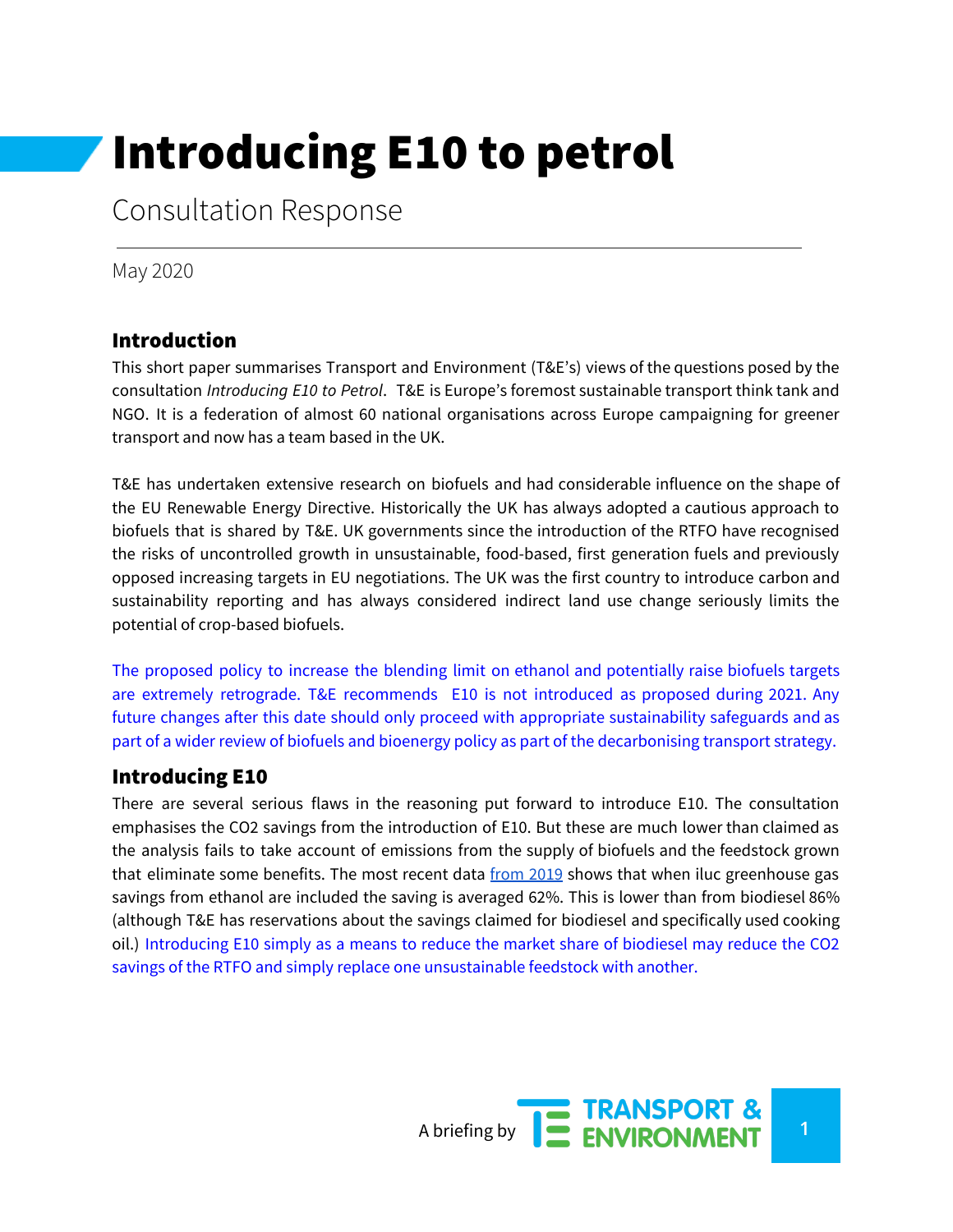The consultation emphasises the opportunity for the contribution of UK feedstock and production to grow as a result of introducing E10. But UK feedstocks contribute less than 10% to total bioethanol supply in [2019](https://www.gov.uk/government/statistics/renewable-fuel-statistics-2019-third-provisional-report) (although it was 20% in 2018). In contrast, in 2019, 46% of the feedstock originates from countries at risk of direct land use change including Peru, Guatemala, Paraguay and Nicaragua. 80% of biodiesel supplied in the UK originates from Used Cooking Oil (UCO). Whilst T&E has considerable concerns about the provenance of some UCO and also that some will contribute to ILUC the consultation entirely ignores the risks the introduction of E10 has to drive deforestation both directly and indirectly by increasing demand for imported ethanol.

The consultation also implies an important driver of the policy is the potential to bring back into use mothballed ethanol production in the North East. This has been commercially unsuccessful because of the cost of the ethanol produced and there is no reason why a higher blend limit will not be met by more imports as the costs are unchanged. UK sourced bioethanol saves even less GHG than many other sources: wheat achieves a 50% [saving](https://www.gov.uk/government/statistics/renewable-fuel-statistics-2019-third-provisional-report) and sugar beat just 37%. Encouraging UK ethanol worsens the GHG savings and will impact on food prices.

### Raising targets

T&E is particularly concerned that the consultation suggests that RTFO targets should be raised after the introduction of E10. The consultation makes clear that it is still not possible to assess the impact of the last increase in RTFO targets in 2018. Until such an assessment is complete it is premature to introduce E10 with the specific objective of further raising targets. The increased RTFO targets were the result of changes to the EU Renewable Energy Directive that the UK was required to implement. Since this change was made the UK has left the EU and the reason for the higher target no longer exists. The UK government should consult on reversing the policy and returning to a lower target for crop-based biofuels. Such a decision would make introducing E10 entirely unnecessary.

A further reason not to introduce E10 is the 4% crop-based biofuel cap that will decline to 2% in 2032. The consultation makes clear that by the late 2020's, if E10 is introduced, this cap will become an issue and an increasing share of ethanol will need to originate from waste or cellulosic sources. Investors need long-term certainty and it is clear that E10 will, in the short-term, encourage yet more crop-based biofuels that need to be reduced again in 5-10 years. DfT should be developing policy to shift biofuels away from crop-based feedstock for vehicles and towards advanced fuels. Introducing E10 will only encourage yet more production for food based fuels such as produced by the mothballed UK production site.

The government is also consulting on its decarbonisation of transport plan and has made clear its primary policy to tackle CO2 emissions from vehicles is electrification and that it plans to phase out sales of new cars using liquid fuels by 2035 at the latest. The government at present has insufficient